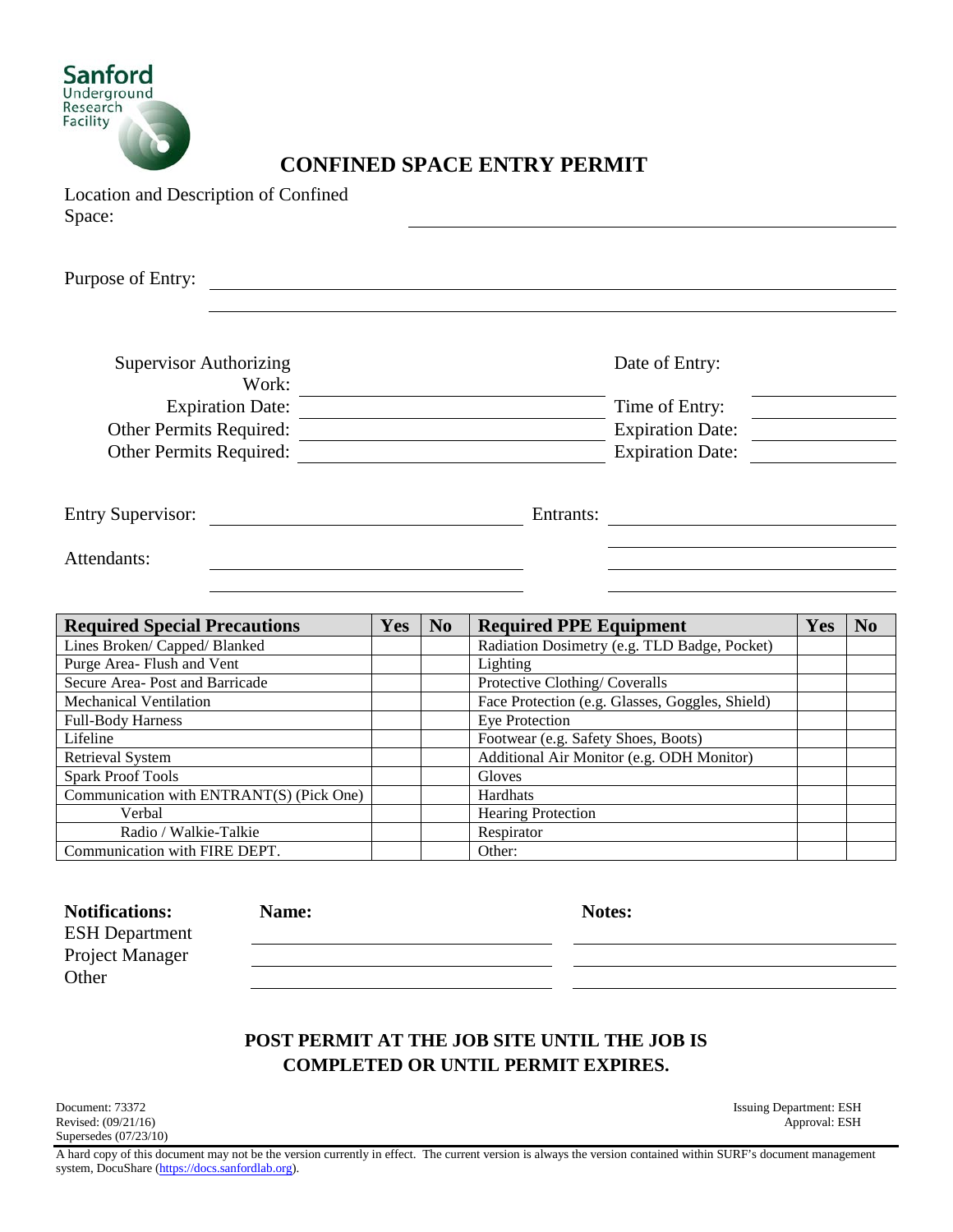

# **CONFINED SPACE ENTRY PERMIT**

### **Air Monitoring Equipment Data**

| <b>Instrument Used</b> | <b>Instrument</b> # | <b>Calibration</b> |                 |     |
|------------------------|---------------------|--------------------|-----------------|-----|
|                        |                     | <b>Date</b>        | <b>Initials</b> | ID# |
|                        |                     |                    |                 |     |
|                        |                     |                    |                 |     |
|                        |                     |                    |                 |     |

### **Atmospheric Testing Data**

| <b>Date</b> | <b>Time</b> | <b>Location of</b><br><b>Reading</b> | % Oxygen<br>$(19.5%$ to<br>$23.5\%$ | $\%$ LEL<br>(Below<br>$10\%$ ) | Carbon<br>Monoxide<br>(Below 25)<br>ppm) | $\circ$<br>Hydrogen<br><b>Sulfide</b><br>(Below 5)<br>ppm) | Other<br>Toxic<br>(If<br>applies) | Notes (i.e. Pre-<br>entry reading,<br>During Entry,<br>etc.) | Atmospheric<br><b>Tested By:</b><br><b>Initials</b> |
|-------------|-------------|--------------------------------------|-------------------------------------|--------------------------------|------------------------------------------|------------------------------------------------------------|-----------------------------------|--------------------------------------------------------------|-----------------------------------------------------|
|             |             |                                      |                                     |                                |                                          |                                                            |                                   |                                                              |                                                     |
|             |             |                                      |                                     |                                |                                          |                                                            |                                   |                                                              |                                                     |
|             |             |                                      |                                     |                                |                                          |                                                            |                                   |                                                              |                                                     |
|             |             |                                      |                                     |                                |                                          |                                                            |                                   |                                                              |                                                     |
|             |             |                                      |                                     |                                |                                          |                                                            |                                   |                                                              |                                                     |

#### **PERMIT AUTHORIZATION**

Entry Authorization Certification (Entry Supervisor) Date Date Time

**The entry authorization signature certifies that all precautions and equipment specified by this permit are in place and all atmospheric testing is within allowable limits to allow entry.**

| <b>ESH PERMIT APPROVAL</b>                                                                                                                         |      |                         |             |  |  |  |
|----------------------------------------------------------------------------------------------------------------------------------------------------|------|-------------------------|-------------|--|--|--|
| Project Manager                                                                                                                                    | Date | Time                    | a.m. / p.m. |  |  |  |
| <b>CANCELLATION OF PERMIT</b>                                                                                                                      |      |                         |             |  |  |  |
| Permit Cancellation Signature (Entry Supervisor)                                                                                                   | Date | Time                    | a.m. / p.m. |  |  |  |
| The entry supervisor cancels the permit when either unacceptable conditions arise or when the work authorized by the permit has been<br>completed. |      |                         |             |  |  |  |
| IN CASE OF AN EMERGENCY CALL THE EMERGENCY RESPONSE COORDINATOR 605-722-6039<br>$\bullet$                                                          |      |                         |             |  |  |  |
| <b>REFERENCE: EMERGENCY RESPONSE PLAN</b>                                                                                                          |      |                         |             |  |  |  |
| Document: 73372                                                                                                                                    |      | Issuing Department: ESH |             |  |  |  |

Supersedes (07/23/10)

 $\frac{1}{2}$  Revised: (09/21/16)  $\frac{1}{2}$  Approval: ESH

a.m. / p.m.

A hard copy of this document may not be the version currently in effect. The current version is always the version contained within SURF's document management system, DocuShare [\(https://docs.sanfordlab.org\)](https://docs.sanfordlab.org/).